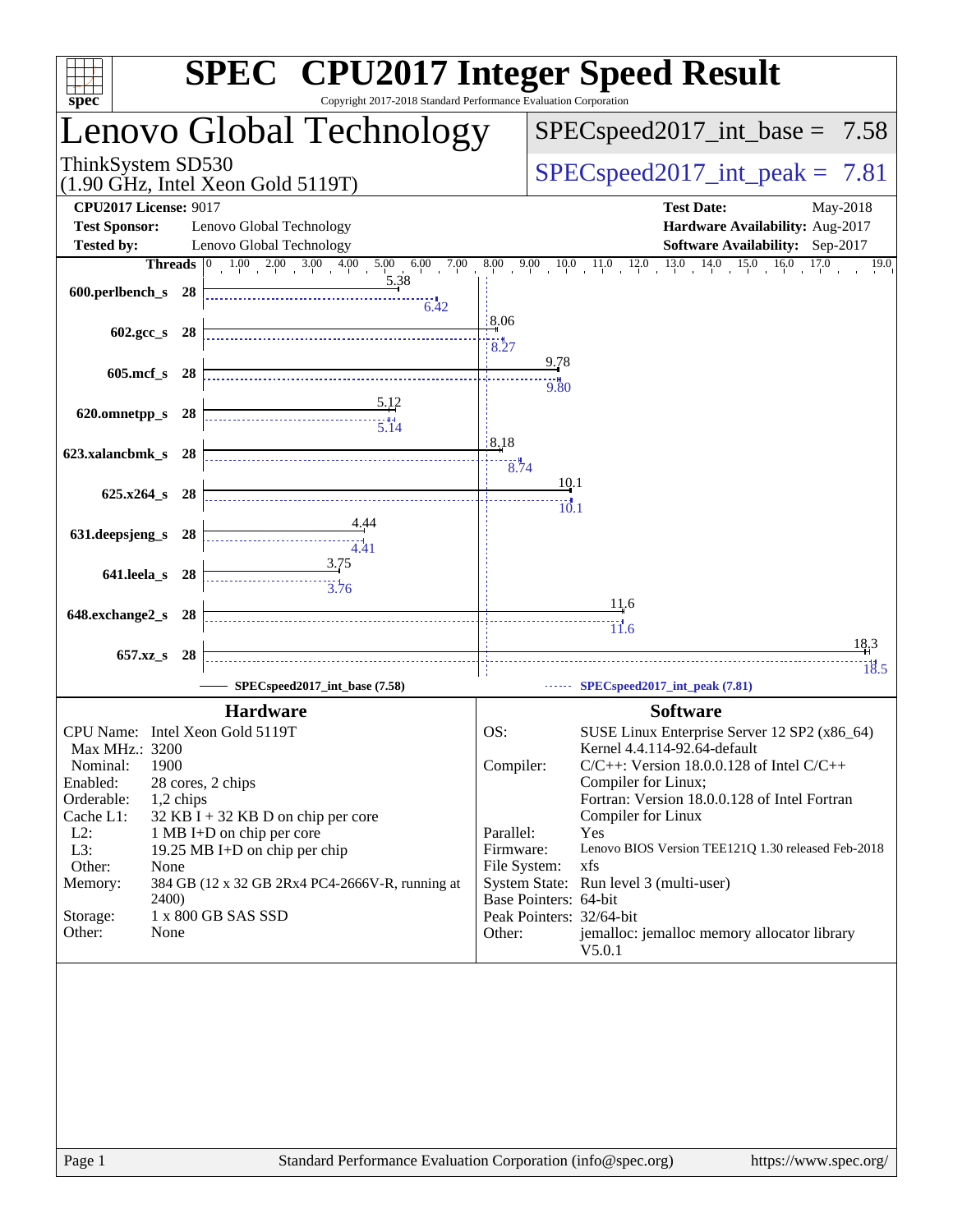

# Lenovo Global Technology

 $SPECspeed2017\_int\_base = 7.58$ 

(1.90 GHz, Intel Xeon Gold 5119T)

ThinkSystem SD530  $SPEC speed2017$  int peak = 7.81

**[Test Sponsor:](http://www.spec.org/auto/cpu2017/Docs/result-fields.html#TestSponsor)** Lenovo Global Technology **[Hardware Availability:](http://www.spec.org/auto/cpu2017/Docs/result-fields.html#HardwareAvailability)** Aug-2017 **[Tested by:](http://www.spec.org/auto/cpu2017/Docs/result-fields.html#Testedby)** Lenovo Global Technology **[Software Availability:](http://www.spec.org/auto/cpu2017/Docs/result-fields.html#SoftwareAvailability)** Sep-2017

**[CPU2017 License:](http://www.spec.org/auto/cpu2017/Docs/result-fields.html#CPU2017License)** 9017 **[Test Date:](http://www.spec.org/auto/cpu2017/Docs/result-fields.html#TestDate)** May-2018

#### **[Results Table](http://www.spec.org/auto/cpu2017/Docs/result-fields.html#ResultsTable)**

|                                     | <b>Base</b>    |                |       |                |       |                |             |                | <b>Peak</b>    |              |                |              |                |              |  |
|-------------------------------------|----------------|----------------|-------|----------------|-------|----------------|-------------|----------------|----------------|--------------|----------------|--------------|----------------|--------------|--|
| <b>Benchmark</b>                    | <b>Threads</b> | <b>Seconds</b> | Ratio | <b>Seconds</b> | Ratio | <b>Seconds</b> | Ratio       | <b>Threads</b> | <b>Seconds</b> | <b>Ratio</b> | <b>Seconds</b> | <b>Ratio</b> | <b>Seconds</b> | <b>Ratio</b> |  |
| $600.$ perlbench $_s$               | 28             | 331            | 5.36  | 330            | 5.38  | 330            | 5.38        | 28             | 275            | 6.45         | 276            | 6.42         | 278            | 6.39         |  |
| $602 \text{.} \text{gcc}\text{.}$ s | 28             | 492            | 8.09  | 494            | 8.06  | 495            | 8.05        | 28             | 484            | 8.23         | 481            | 8.28         | 481            | 8.27         |  |
| $605$ .mcf s                        | 28             | 484            | 9.76  | 483            | 9.78  | 482            | 9.79        | 28             | 484            | 9.75         | 482            | 9.80         | 480            | 9.84         |  |
| 620.omnetpp_s                       | 28             | 308            | 5.30  | 319            | 5.11  | 318            | 5.12        | 28             | 321            | 5.09         | 317            | 5.14         | 310            | 5.26         |  |
| 623.xalancbmk s                     | 28             | 172            | 8.24  | 173            | 8.17  | 173            | 8.18        | 28             | 163            | 8.68         | <b>162</b>     | 8.74         | 162            | 8.75         |  |
| $625.x264$ s                        | 28             | 174            | 10.1  | 175            | 10.1  | 174            | 10.1        | 28             | 174            | 10.2         | 174            | 10.1         | 175            | 10.1         |  |
| 631.deepsjeng_s                     | 28             | 323            | 4.44  | 323            | 4.44  | 323            | 4.43        | 28             | 325            | 4.41         | 325            | 4.41         | 325            | 4.41         |  |
| 641.leela_s                         | 28             | 456            | 3.74  | 455            | 3.75  | 456            | 3.75        | 28             | 453            | 3.76         | 453            | 3.76         | 455            | 3.75         |  |
| 648.exchange2_s                     | 28             | 254            | 11.6  | 255            | 11.6  | 255            | 11.5        | 28             | 254            | 11.6         | 255            | <b>11.6</b>  | 255            | 1.5          |  |
| $657.xz$ s                          | 28             | 339            | 18.2  | 337            | 18.4  | 339            | <u>18.3</u> | 28             | 333            | 18.5         | 336            | 18.4         | 334            | <u>18.5</u>  |  |
| $SPEC speed2017$ int base =<br>7.58 |                |                |       |                |       |                |             |                |                |              |                |              |                |              |  |

**[SPECspeed2017\\_int\\_peak =](http://www.spec.org/auto/cpu2017/Docs/result-fields.html#SPECspeed2017intpeak) 7.81**

Results appear in the [order in which they were run.](http://www.spec.org/auto/cpu2017/Docs/result-fields.html#RunOrder) Bold underlined text [indicates a median measurement](http://www.spec.org/auto/cpu2017/Docs/result-fields.html#Median).

### **[Operating System Notes](http://www.spec.org/auto/cpu2017/Docs/result-fields.html#OperatingSystemNotes)**

Stack size set to unlimited using "ulimit -s unlimited"

### **[General Notes](http://www.spec.org/auto/cpu2017/Docs/result-fields.html#GeneralNotes)**

Environment variables set by runcpu before the start of the run: LD\_LIBRARY\_PATH = "/home/cpu2017.1.0.2.ic18.0/lib/ia32:/home/cpu2017.1.0.2.ic18.0/lib/intel64" LD\_LIBRARY\_PATH = "\$LD\_LIBRARY\_PATH:/home/cpu2017.1.0.2.ic18.0/je5.0.1-32:/home/cpu2017.1.0.2.ic18.0/je5.0.1-64" OMP\_STACKSIZE = "192M"

 Binaries compiled on a system with 1x Intel Core i7-4790 CPU + 32GB RAM memory using Redhat Enterprise Linux 7.4 Transparent Huge Pages enabled by default Prior to runcpu invocation Filesystem page cache synced and cleared with: sync; echo 3> /proc/sys/vm/drop\_caches jemalloc: configured and built at default for 32bit (i686) and 64bit (x86\_64) targets; jemalloc: built with the RedHat Enterprise 7.4, and the system compiler gcc 4.8.5; jemalloc: sources avilable from jemalloc.net or <https://github.com/jemalloc/jemalloc/releases> Yes: The test sponsor attests, as of date of publication, that CVE-2017-5754 (Meltdown) is mitigated in the system as tested and documented. Yes: The test sponsor attests, as of date of publication, that CVE-2017-5753 (Spectre variant 1) is mitigated in the system as tested and documented. Yes: The test sponsor attests, as of date of publication, that CVE-2017-5715 (Spectre variant 2) is mitigated in the system as tested and documented.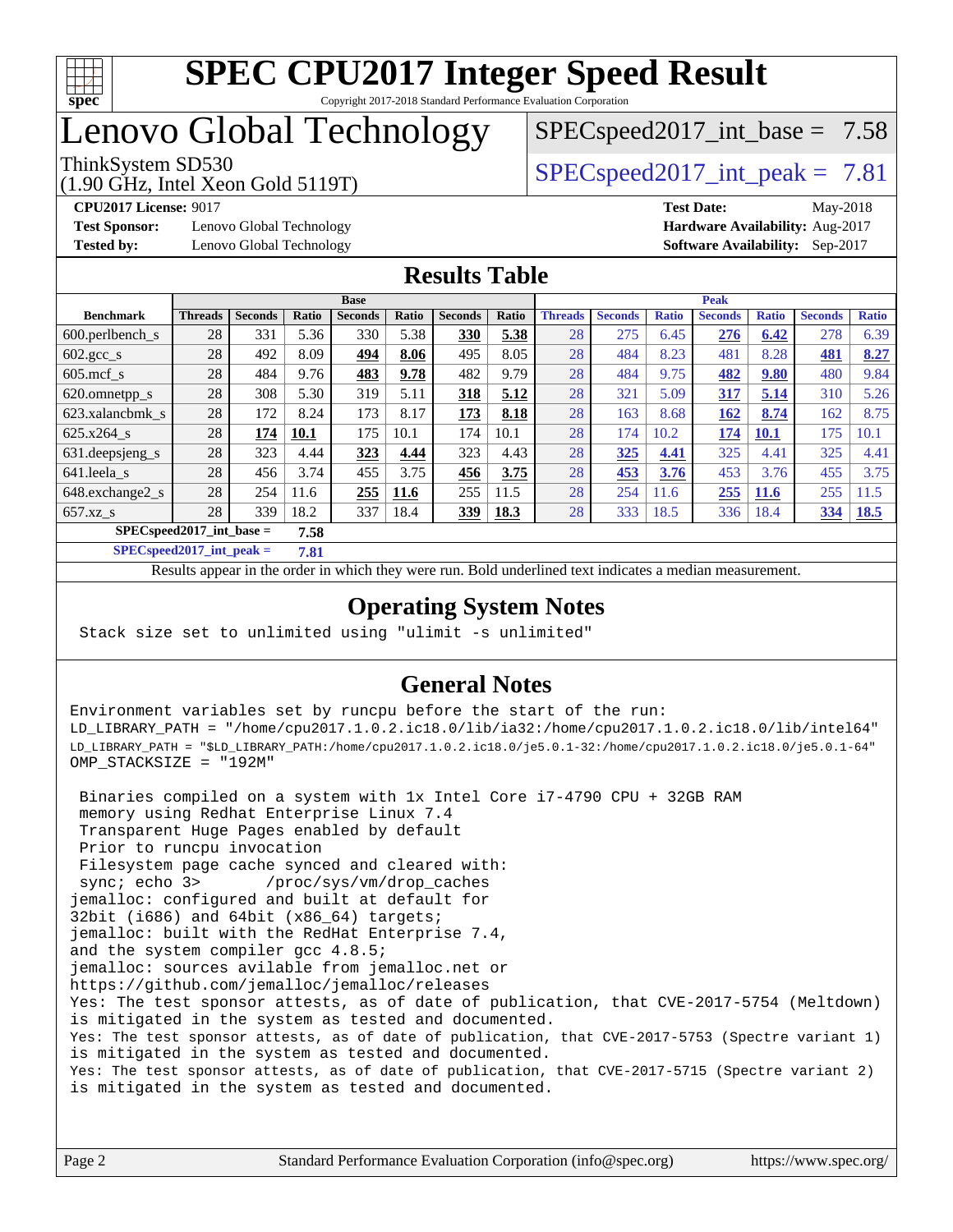

## Lenovo Global Technology

 $SPECspeed2017\_int\_base = 7.58$ 

(1.90 GHz, Intel Xeon Gold 5119T)

ThinkSystem SD530  $SPEC speed2017$  int peak = 7.81

**[Test Sponsor:](http://www.spec.org/auto/cpu2017/Docs/result-fields.html#TestSponsor)** Lenovo Global Technology **[Hardware Availability:](http://www.spec.org/auto/cpu2017/Docs/result-fields.html#HardwareAvailability)** Aug-2017 **[Tested by:](http://www.spec.org/auto/cpu2017/Docs/result-fields.html#Testedby)** Lenovo Global Technology **[Software Availability:](http://www.spec.org/auto/cpu2017/Docs/result-fields.html#SoftwareAvailability)** Sep-2017

**[CPU2017 License:](http://www.spec.org/auto/cpu2017/Docs/result-fields.html#CPU2017License)** 9017 **[Test Date:](http://www.spec.org/auto/cpu2017/Docs/result-fields.html#TestDate)** May-2018

#### **[Platform Notes](http://www.spec.org/auto/cpu2017/Docs/result-fields.html#PlatformNotes)**

Page 3 Standard Performance Evaluation Corporation [\(info@spec.org\)](mailto:info@spec.org) <https://www.spec.org/> BIOS configuration: Choose Operating Mode set to Maximum Performance Hyper-Threading set to Disable DCU Streamer Prefetcher set to Disable MONITOR/MWAIT set to Enable Trusted Execution Technology set to Enable DCA set to Enable Stale AtoS set to Enable LLC dead line alloc set to Disable Sysinfo program /home/cpu2017.1.0.2.ic18.0/bin/sysinfo Rev: r5797 of 2017-06-14 96c45e4568ad54c135fd618bcc091c0f running on stark-04 Mon May 7 06:14:20 2018 SUT (System Under Test) info as seen by some common utilities. For more information on this section, see <https://www.spec.org/cpu2017/Docs/config.html#sysinfo> From /proc/cpuinfo model name : Intel(R) Xeon(R) Gold 5119T CPU @ 1.90GHz 2 "physical id"s (chips) 28 "processors" cores, siblings (Caution: counting these is hw and system dependent. The following excerpts from /proc/cpuinfo might not be reliable. Use with caution.) cpu cores : 14 siblings : 14 physical 0: cores 0 1 2 3 4 5 6 8 9 10 11 12 13 14 physical 1: cores 0 1 2 3 4 5 6 8 9 10 11 12 13 14 From lscpu: Architecture: x86\_64 CPU op-mode(s): 32-bit, 64-bit Byte Order: Little Endian CPU(s): 28 On-line CPU(s) list: 0-27 Thread(s) per core: 1 Core(s) per socket: 14 Socket(s): 2 NUMA node(s): 2 Vendor ID: GenuineIntel CPU family: 6 Model: 85 Model name: Intel(R) Xeon(R) Gold 5119T CPU @ 1.90GHz Stepping: 4 CPU MHz: 1895.555 BogoMIPS: 3791.11 Virtualization: VT-x L1d cache: 32K **(Continued on next page)**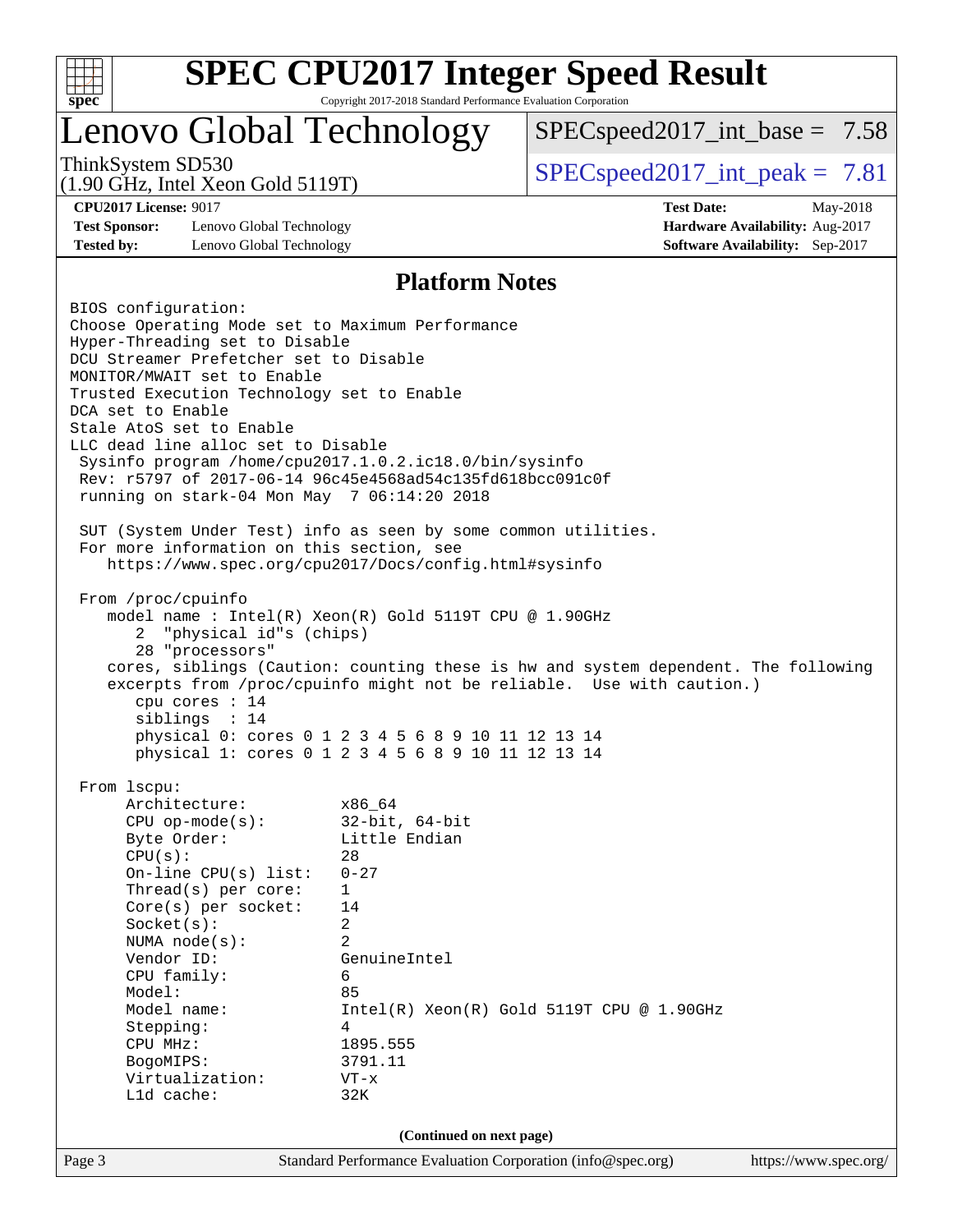

Lenovo Global Technology

ThinkSystem SD530  $SPEC speed2017$  int peak = 7.81

 $SPECspeed2017\_int\_base = 7.58$ 

#### **[CPU2017 License:](http://www.spec.org/auto/cpu2017/Docs/result-fields.html#CPU2017License)** 9017 **[Test Date:](http://www.spec.org/auto/cpu2017/Docs/result-fields.html#TestDate)** May-2018

**[Test Sponsor:](http://www.spec.org/auto/cpu2017/Docs/result-fields.html#TestSponsor)** Lenovo Global Technology **[Hardware Availability:](http://www.spec.org/auto/cpu2017/Docs/result-fields.html#HardwareAvailability)** Aug-2017 **[Tested by:](http://www.spec.org/auto/cpu2017/Docs/result-fields.html#Testedby)** Lenovo Global Technology **[Software Availability:](http://www.spec.org/auto/cpu2017/Docs/result-fields.html#SoftwareAvailability)** Sep-2017

(1.90 GHz, Intel Xeon Gold 5119T)

#### **[Platform Notes \(Continued\)](http://www.spec.org/auto/cpu2017/Docs/result-fields.html#PlatformNotes)**

 L1i cache: 32K L2 cache: 1024K L3 cache: 19712K NUMA node0 CPU(s): 0-13 NUMA node1 CPU(s): 14-27 Flags: fpu vme de pse tsc msr pae mce cx8 apic sep mtrr pge mca cmov pat pse36 clflush dts acpi mmx fxsr sse sse2 ss ht tm pbe syscall nx pdpe1gb rdtscp lm constant\_tsc art arch\_perfmon pebs bts rep\_good nopl xtopology nonstop\_tsc aperfmperf eagerfpu pni pclmulqdq dtes64 monitor ds\_cpl vmx smx est tm2 ssse3 sdbg fma cx16 xtpr pdcm pcid dca sse4\_1 sse4\_2 x2apic movbe popcnt tsc\_deadline\_timer aes xsave avx f16c rdrand lahf\_lm abm 3dnowprefetch ida arat epb invpcid\_single pln pts dtherm intel\_pt rsb\_ctxsw spec\_ctrl retpoline kaiser tpr\_shadow vnmi flexpriority ept vpid fsgsbase tsc\_adjust bmi1 hle avx2 smep bmi2 erms invpcid rtm cqm mpx avx512f avx512dq rdseed adx smap clflushopt clwb avx512cd avx512bw avx512vl xsaveopt xsavec xgetbv1 cqm\_llc cqm\_occup\_llc /proc/cpuinfo cache data cache size : 19712 KB From numactl --hardware WARNING: a numactl 'node' might or might not correspond to a physical chip. available: 2 nodes (0-1) node 0 cpus: 0 1 2 3 4 5 6 7 8 9 10 11 12 13 node 0 size: 193110 MB node 0 free: 192036 MB node 1 cpus: 14 15 16 17 18 19 20 21 22 23 24 25 26 27 node 1 size: 193504 MB node 1 free: 192202 MB node distances: node 0 1 0: 10 21 1: 21 10 From /proc/meminfo MemTotal: 395893492 kB HugePages\_Total: 0<br>Hugepagesize: 2048 kB Hugepagesize: From /etc/\*release\* /etc/\*version\* SuSE-release: SUSE Linux Enterprise Server 12 (x86\_64) VERSION = 12 PATCHLEVEL = 2 # This file is deprecated and will be removed in a future service pack or release. # Please check /etc/os-release for details about this release. os-release: NAME="SLES" **(Continued on next page)**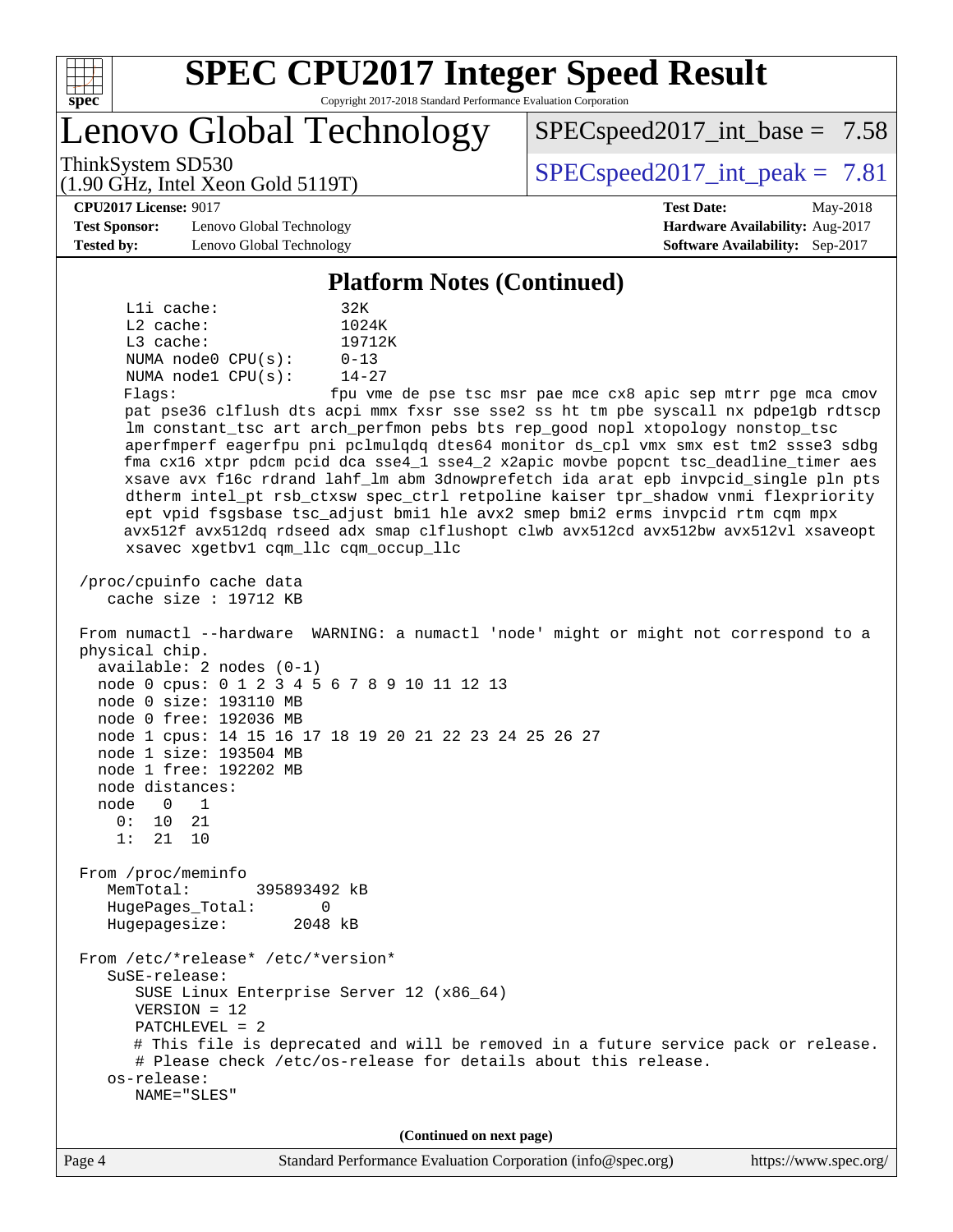

# Lenovo Global Technology

 $SPECspeed2017\_int\_base = 7.58$ 

(1.90 GHz, Intel Xeon Gold 5119T)

ThinkSystem SD530  $SPEC speed2017$  int peak = 7.81

**[Test Sponsor:](http://www.spec.org/auto/cpu2017/Docs/result-fields.html#TestSponsor)** Lenovo Global Technology **[Hardware Availability:](http://www.spec.org/auto/cpu2017/Docs/result-fields.html#HardwareAvailability)** Aug-2017 **[Tested by:](http://www.spec.org/auto/cpu2017/Docs/result-fields.html#Testedby)** Lenovo Global Technology **[Software Availability:](http://www.spec.org/auto/cpu2017/Docs/result-fields.html#SoftwareAvailability)** Sep-2017

**[CPU2017 License:](http://www.spec.org/auto/cpu2017/Docs/result-fields.html#CPU2017License)** 9017 **[Test Date:](http://www.spec.org/auto/cpu2017/Docs/result-fields.html#TestDate)** May-2018

#### **[Platform Notes \(Continued\)](http://www.spec.org/auto/cpu2017/Docs/result-fields.html#PlatformNotes)**

 VERSION="12-SP2" VERSION\_ID="12.2" PRETTY\_NAME="SUSE Linux Enterprise Server 12 SP2" ID="sles" ANSI\_COLOR="0;32" CPE\_NAME="cpe:/o:suse:sles:12:sp2"

uname -a:

 Linux stark-04 4.4.114-92.64-default #1 SMP Thu Feb 1 19:18:19 UTC 2018 (c6ce5db) x86\_64 x86\_64 x86\_64 GNU/Linux

run-level 3 May 7 03:45

 SPEC is set to: /home/cpu2017.1.0.2.ic18.0 Filesystem Type Size Used Avail Use% Mounted on /dev/sda4 xfs 689G 16G 674G 3% /home

 Additional information from dmidecode follows. WARNING: Use caution when you interpret this section. The 'dmidecode' program reads system data which is "intended to allow hardware to be accurately determined", but the intent may not be met, as there are frequent changes to hardware, firmware, and the "DMTF SMBIOS" standard. BIOS Lenovo -[TEE121Q-1.30]- 02/07/2018 Memory: 4x NO DIMM NO DIMM 12x Samsung M393A4K40BB2-CTD 32 GB 2 rank 2666, configured at 2400

(End of data from sysinfo program)

#### **[Compiler Version Notes](http://www.spec.org/auto/cpu2017/Docs/result-fields.html#CompilerVersionNotes)**

Page 5 Standard Performance Evaluation Corporation [\(info@spec.org\)](mailto:info@spec.org) <https://www.spec.org/> ============================================================================== CC 600.perlbench\_s(base) 602.gcc\_s(base) 605.mcf\_s(base) 625.x264\_s(base, peak) 657.xz\_s(base) ----------------------------------------------------------------------------- icc (ICC) 18.0.0 20170811 Copyright (C) 1985-2017 Intel Corporation. All rights reserved. ------------------------------------------------------------------------------ ============================================================================== CC 600.perlbench s(peak) 602.gcc s(peak) 605.mcf s(peak) 657.xz s(peak) ----------------------------------------------------------------------------- icc (ICC) 18.0.0 20170811 Copyright (C) 1985-2017 Intel Corporation. All rights reserved. ------------------------------------------------------------------------------ ============================================================================== **(Continued on next page)**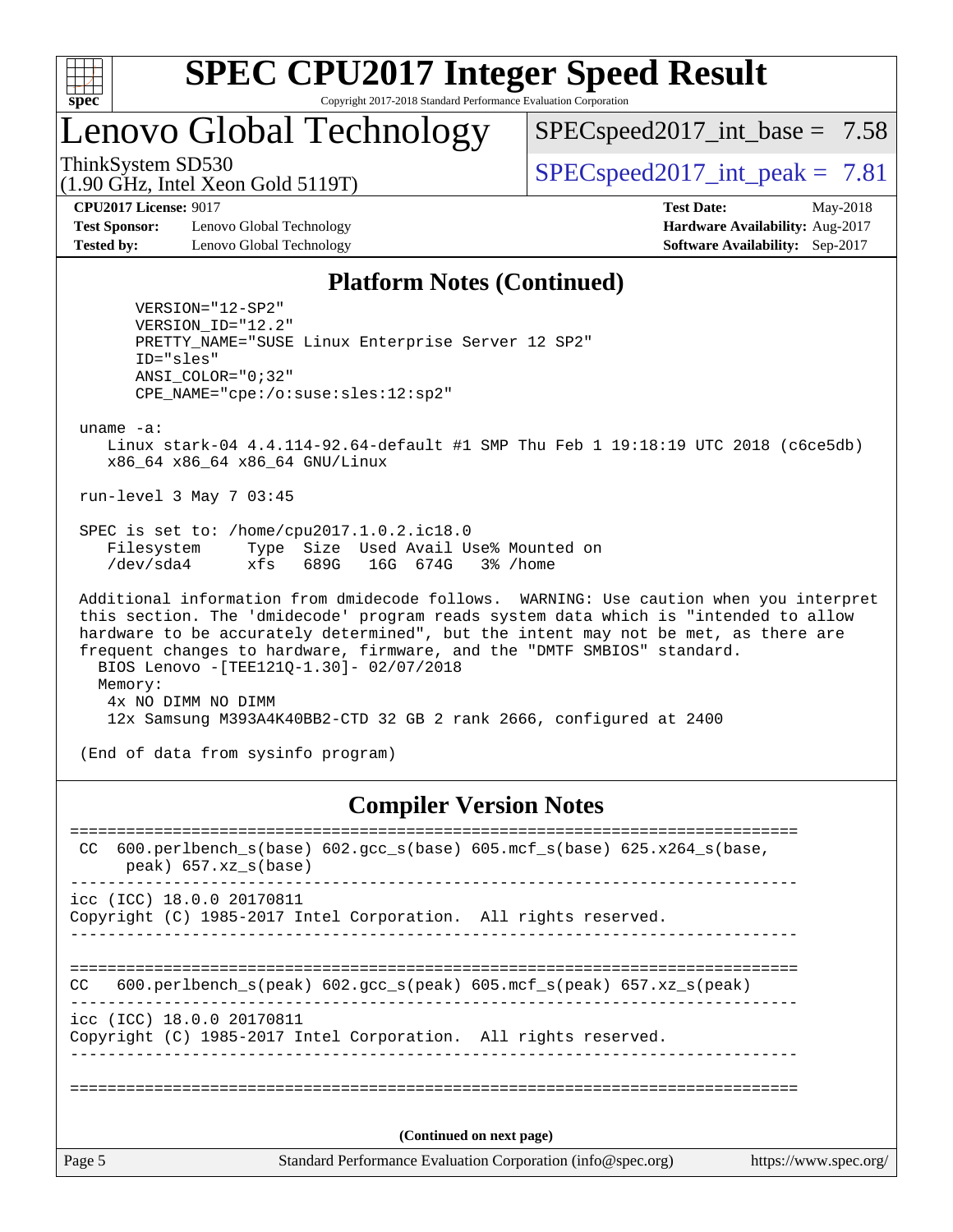

## Lenovo Global Technology

[SPECspeed2017\\_int\\_base =](http://www.spec.org/auto/cpu2017/Docs/result-fields.html#SPECspeed2017intbase) 7.58

(1.90 GHz, Intel Xeon Gold 5119T)

ThinkSystem SD530<br>(1.90 GHz, Intel Year Gold 5119T) [SPECspeed2017\\_int\\_peak =](http://www.spec.org/auto/cpu2017/Docs/result-fields.html#SPECspeed2017intpeak) 7.81

**[Test Sponsor:](http://www.spec.org/auto/cpu2017/Docs/result-fields.html#TestSponsor)** Lenovo Global Technology **[Hardware Availability:](http://www.spec.org/auto/cpu2017/Docs/result-fields.html#HardwareAvailability)** Aug-2017 **[Tested by:](http://www.spec.org/auto/cpu2017/Docs/result-fields.html#Testedby)** Lenovo Global Technology **[Software Availability:](http://www.spec.org/auto/cpu2017/Docs/result-fields.html#SoftwareAvailability)** Sep-2017

**[CPU2017 License:](http://www.spec.org/auto/cpu2017/Docs/result-fields.html#CPU2017License)** 9017 **[Test Date:](http://www.spec.org/auto/cpu2017/Docs/result-fields.html#TestDate)** May-2018

## **[Compiler Version Notes \(Continued\)](http://www.spec.org/auto/cpu2017/Docs/result-fields.html#CompilerVersionNotes)**

| CXXC 620.omnetpp $s(base)$ 623.xalancbmk $s(base)$ 631.deepsjeng $s(base)$<br>$641.$ leela $s(base)$                                  |
|---------------------------------------------------------------------------------------------------------------------------------------|
| icpc (ICC) 18.0.0 20170811<br>Copyright (C) 1985-2017 Intel Corporation. All rights reserved.<br>____________________________________ |
| CXXC 620.omnetpp $s(\text{peak})$ 623.xalancbmk $s(\text{peak})$ 631.deepsjeng $s(\text{peak})$<br>$641.$ leela_s(peak)               |
| icpc (ICC) 18.0.0 20170811<br>Copyright (C) 1985-2017 Intel Corporation. All rights reserved.                                         |
| 648.exchange2 s(base, peak)<br>FC.                                                                                                    |
| ifort (IFORT) 18.0.0 20170811<br>Copyright (C) 1985-2017 Intel Corporation. All rights reserved.                                      |

## **[Base Compiler Invocation](http://www.spec.org/auto/cpu2017/Docs/result-fields.html#BaseCompilerInvocation)**

[C benchmarks](http://www.spec.org/auto/cpu2017/Docs/result-fields.html#Cbenchmarks): [icc](http://www.spec.org/cpu2017/results/res2018q2/cpu2017-20180513-05479.flags.html#user_CCbase_intel_icc_18.0_66fc1ee009f7361af1fbd72ca7dcefbb700085f36577c54f309893dd4ec40d12360134090235512931783d35fd58c0460139e722d5067c5574d8eaf2b3e37e92)

[C++ benchmarks:](http://www.spec.org/auto/cpu2017/Docs/result-fields.html#CXXbenchmarks) [icpc](http://www.spec.org/cpu2017/results/res2018q2/cpu2017-20180513-05479.flags.html#user_CXXbase_intel_icpc_18.0_c510b6838c7f56d33e37e94d029a35b4a7bccf4766a728ee175e80a419847e808290a9b78be685c44ab727ea267ec2f070ec5dc83b407c0218cded6866a35d07)

[Fortran benchmarks](http://www.spec.org/auto/cpu2017/Docs/result-fields.html#Fortranbenchmarks): [ifort](http://www.spec.org/cpu2017/results/res2018q2/cpu2017-20180513-05479.flags.html#user_FCbase_intel_ifort_18.0_8111460550e3ca792625aed983ce982f94888b8b503583aa7ba2b8303487b4d8a21a13e7191a45c5fd58ff318f48f9492884d4413fa793fd88dd292cad7027ca)

## **[Base Portability Flags](http://www.spec.org/auto/cpu2017/Docs/result-fields.html#BasePortabilityFlags)**

 600.perlbench\_s: [-DSPEC\\_LP64](http://www.spec.org/cpu2017/results/res2018q2/cpu2017-20180513-05479.flags.html#b600.perlbench_s_basePORTABILITY_DSPEC_LP64) [-DSPEC\\_LINUX\\_X64](http://www.spec.org/cpu2017/results/res2018q2/cpu2017-20180513-05479.flags.html#b600.perlbench_s_baseCPORTABILITY_DSPEC_LINUX_X64) 602.gcc\_s: [-DSPEC\\_LP64](http://www.spec.org/cpu2017/results/res2018q2/cpu2017-20180513-05479.flags.html#suite_basePORTABILITY602_gcc_s_DSPEC_LP64) 605.mcf\_s: [-DSPEC\\_LP64](http://www.spec.org/cpu2017/results/res2018q2/cpu2017-20180513-05479.flags.html#suite_basePORTABILITY605_mcf_s_DSPEC_LP64) 620.omnetpp\_s: [-DSPEC\\_LP64](http://www.spec.org/cpu2017/results/res2018q2/cpu2017-20180513-05479.flags.html#suite_basePORTABILITY620_omnetpp_s_DSPEC_LP64) 623.xalancbmk\_s: [-DSPEC\\_LP64](http://www.spec.org/cpu2017/results/res2018q2/cpu2017-20180513-05479.flags.html#suite_basePORTABILITY623_xalancbmk_s_DSPEC_LP64) [-DSPEC\\_LINUX](http://www.spec.org/cpu2017/results/res2018q2/cpu2017-20180513-05479.flags.html#b623.xalancbmk_s_baseCXXPORTABILITY_DSPEC_LINUX) 625.x264\_s: [-DSPEC\\_LP64](http://www.spec.org/cpu2017/results/res2018q2/cpu2017-20180513-05479.flags.html#suite_basePORTABILITY625_x264_s_DSPEC_LP64) 631.deepsjeng\_s: [-DSPEC\\_LP64](http://www.spec.org/cpu2017/results/res2018q2/cpu2017-20180513-05479.flags.html#suite_basePORTABILITY631_deepsjeng_s_DSPEC_LP64) 641.leela\_s: [-DSPEC\\_LP64](http://www.spec.org/cpu2017/results/res2018q2/cpu2017-20180513-05479.flags.html#suite_basePORTABILITY641_leela_s_DSPEC_LP64)

**(Continued on next page)**

Page 6 Standard Performance Evaluation Corporation [\(info@spec.org\)](mailto:info@spec.org) <https://www.spec.org/>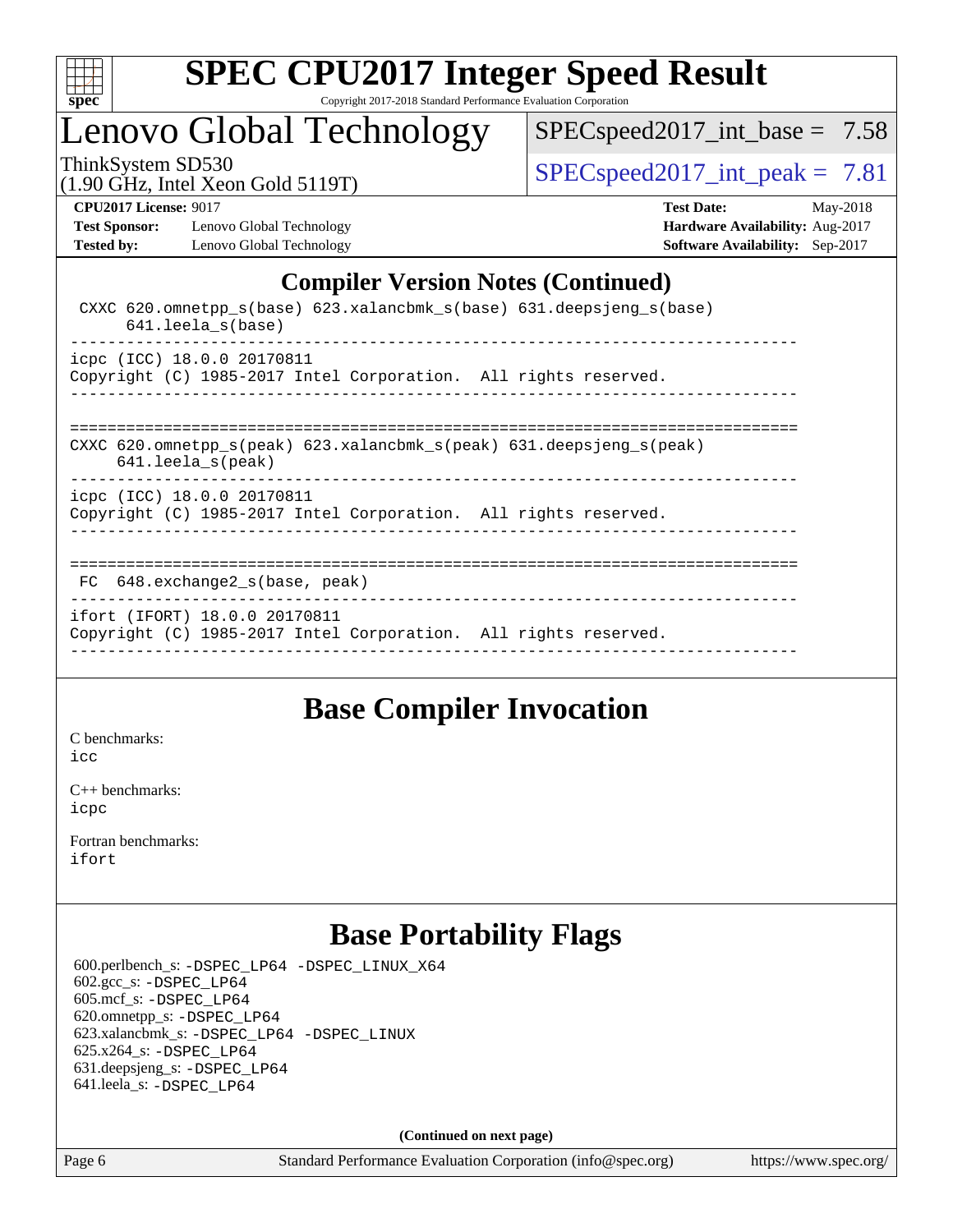

## Lenovo Global Technology

 $SPECspeed2017\_int\_base = 7.58$ 

ThinkSystem SD530  $SPEC speed2017$  int peak = 7.81

(1.90 GHz, Intel Xeon Gold 5119T)

**[Test Sponsor:](http://www.spec.org/auto/cpu2017/Docs/result-fields.html#TestSponsor)** Lenovo Global Technology **[Hardware Availability:](http://www.spec.org/auto/cpu2017/Docs/result-fields.html#HardwareAvailability)** Aug-2017 **[Tested by:](http://www.spec.org/auto/cpu2017/Docs/result-fields.html#Testedby)** Lenovo Global Technology **[Software Availability:](http://www.spec.org/auto/cpu2017/Docs/result-fields.html#SoftwareAvailability)** Sep-2017

**[CPU2017 License:](http://www.spec.org/auto/cpu2017/Docs/result-fields.html#CPU2017License)** 9017 **[Test Date:](http://www.spec.org/auto/cpu2017/Docs/result-fields.html#TestDate)** May-2018

## **[Base Portability Flags \(Continued\)](http://www.spec.org/auto/cpu2017/Docs/result-fields.html#BasePortabilityFlags)**

 648.exchange2\_s: [-DSPEC\\_LP64](http://www.spec.org/cpu2017/results/res2018q2/cpu2017-20180513-05479.flags.html#suite_basePORTABILITY648_exchange2_s_DSPEC_LP64) 657.xz\_s: [-DSPEC\\_LP64](http://www.spec.org/cpu2017/results/res2018q2/cpu2017-20180513-05479.flags.html#suite_basePORTABILITY657_xz_s_DSPEC_LP64)

## **[Base Optimization Flags](http://www.spec.org/auto/cpu2017/Docs/result-fields.html#BaseOptimizationFlags)**

[C benchmarks](http://www.spec.org/auto/cpu2017/Docs/result-fields.html#Cbenchmarks):

[-Wl,-z,muldefs](http://www.spec.org/cpu2017/results/res2018q2/cpu2017-20180513-05479.flags.html#user_CCbase_link_force_multiple1_b4cbdb97b34bdee9ceefcfe54f4c8ea74255f0b02a4b23e853cdb0e18eb4525ac79b5a88067c842dd0ee6996c24547a27a4b99331201badda8798ef8a743f577) [-xCORE-AVX512](http://www.spec.org/cpu2017/results/res2018q2/cpu2017-20180513-05479.flags.html#user_CCbase_f-xCORE-AVX512) [-ipo](http://www.spec.org/cpu2017/results/res2018q2/cpu2017-20180513-05479.flags.html#user_CCbase_f-ipo) [-O3](http://www.spec.org/cpu2017/results/res2018q2/cpu2017-20180513-05479.flags.html#user_CCbase_f-O3) [-no-prec-div](http://www.spec.org/cpu2017/results/res2018q2/cpu2017-20180513-05479.flags.html#user_CCbase_f-no-prec-div) [-qopt-mem-layout-trans=3](http://www.spec.org/cpu2017/results/res2018q2/cpu2017-20180513-05479.flags.html#user_CCbase_f-qopt-mem-layout-trans_de80db37974c74b1f0e20d883f0b675c88c3b01e9d123adea9b28688d64333345fb62bc4a798493513fdb68f60282f9a726aa07f478b2f7113531aecce732043) [-qopenmp](http://www.spec.org/cpu2017/results/res2018q2/cpu2017-20180513-05479.flags.html#user_CCbase_qopenmp_16be0c44f24f464004c6784a7acb94aca937f053568ce72f94b139a11c7c168634a55f6653758ddd83bcf7b8463e8028bb0b48b77bcddc6b78d5d95bb1df2967) [-DSPEC\\_OPENMP](http://www.spec.org/cpu2017/results/res2018q2/cpu2017-20180513-05479.flags.html#suite_CCbase_DSPEC_OPENMP) [-L/usr/local/je5.0.1-64/lib](http://www.spec.org/cpu2017/results/res2018q2/cpu2017-20180513-05479.flags.html#user_CCbase_jemalloc_link_path64_4b10a636b7bce113509b17f3bd0d6226c5fb2346b9178c2d0232c14f04ab830f976640479e5c33dc2bcbbdad86ecfb6634cbbd4418746f06f368b512fced5394) [-ljemalloc](http://www.spec.org/cpu2017/results/res2018q2/cpu2017-20180513-05479.flags.html#user_CCbase_jemalloc_link_lib_d1249b907c500fa1c0672f44f562e3d0f79738ae9e3c4a9c376d49f265a04b9c99b167ecedbf6711b3085be911c67ff61f150a17b3472be731631ba4d0471706)

[C++ benchmarks:](http://www.spec.org/auto/cpu2017/Docs/result-fields.html#CXXbenchmarks) [-Wl,-z,muldefs](http://www.spec.org/cpu2017/results/res2018q2/cpu2017-20180513-05479.flags.html#user_CXXbase_link_force_multiple1_b4cbdb97b34bdee9ceefcfe54f4c8ea74255f0b02a4b23e853cdb0e18eb4525ac79b5a88067c842dd0ee6996c24547a27a4b99331201badda8798ef8a743f577) [-xCORE-AVX512](http://www.spec.org/cpu2017/results/res2018q2/cpu2017-20180513-05479.flags.html#user_CXXbase_f-xCORE-AVX512) [-ipo](http://www.spec.org/cpu2017/results/res2018q2/cpu2017-20180513-05479.flags.html#user_CXXbase_f-ipo) [-O3](http://www.spec.org/cpu2017/results/res2018q2/cpu2017-20180513-05479.flags.html#user_CXXbase_f-O3) [-no-prec-div](http://www.spec.org/cpu2017/results/res2018q2/cpu2017-20180513-05479.flags.html#user_CXXbase_f-no-prec-div) [-qopt-mem-layout-trans=3](http://www.spec.org/cpu2017/results/res2018q2/cpu2017-20180513-05479.flags.html#user_CXXbase_f-qopt-mem-layout-trans_de80db37974c74b1f0e20d883f0b675c88c3b01e9d123adea9b28688d64333345fb62bc4a798493513fdb68f60282f9a726aa07f478b2f7113531aecce732043) [-L/usr/local/je5.0.1-64/lib](http://www.spec.org/cpu2017/results/res2018q2/cpu2017-20180513-05479.flags.html#user_CXXbase_jemalloc_link_path64_4b10a636b7bce113509b17f3bd0d6226c5fb2346b9178c2d0232c14f04ab830f976640479e5c33dc2bcbbdad86ecfb6634cbbd4418746f06f368b512fced5394) [-ljemalloc](http://www.spec.org/cpu2017/results/res2018q2/cpu2017-20180513-05479.flags.html#user_CXXbase_jemalloc_link_lib_d1249b907c500fa1c0672f44f562e3d0f79738ae9e3c4a9c376d49f265a04b9c99b167ecedbf6711b3085be911c67ff61f150a17b3472be731631ba4d0471706)

[Fortran benchmarks](http://www.spec.org/auto/cpu2017/Docs/result-fields.html#Fortranbenchmarks):

[-Wl,-z,muldefs](http://www.spec.org/cpu2017/results/res2018q2/cpu2017-20180513-05479.flags.html#user_FCbase_link_force_multiple1_b4cbdb97b34bdee9ceefcfe54f4c8ea74255f0b02a4b23e853cdb0e18eb4525ac79b5a88067c842dd0ee6996c24547a27a4b99331201badda8798ef8a743f577) [-xCORE-AVX512](http://www.spec.org/cpu2017/results/res2018q2/cpu2017-20180513-05479.flags.html#user_FCbase_f-xCORE-AVX512) [-ipo](http://www.spec.org/cpu2017/results/res2018q2/cpu2017-20180513-05479.flags.html#user_FCbase_f-ipo) [-O3](http://www.spec.org/cpu2017/results/res2018q2/cpu2017-20180513-05479.flags.html#user_FCbase_f-O3) [-no-prec-div](http://www.spec.org/cpu2017/results/res2018q2/cpu2017-20180513-05479.flags.html#user_FCbase_f-no-prec-div) [-qopt-mem-layout-trans=3](http://www.spec.org/cpu2017/results/res2018q2/cpu2017-20180513-05479.flags.html#user_FCbase_f-qopt-mem-layout-trans_de80db37974c74b1f0e20d883f0b675c88c3b01e9d123adea9b28688d64333345fb62bc4a798493513fdb68f60282f9a726aa07f478b2f7113531aecce732043) [-nostandard-realloc-lhs](http://www.spec.org/cpu2017/results/res2018q2/cpu2017-20180513-05479.flags.html#user_FCbase_f_2003_std_realloc_82b4557e90729c0f113870c07e44d33d6f5a304b4f63d4c15d2d0f1fab99f5daaed73bdb9275d9ae411527f28b936061aa8b9c8f2d63842963b95c9dd6426b8a) [-align array32byte](http://www.spec.org/cpu2017/results/res2018q2/cpu2017-20180513-05479.flags.html#user_FCbase_align_array32byte_b982fe038af199962ba9a80c053b8342c548c85b40b8e86eb3cc33dee0d7986a4af373ac2d51c3f7cf710a18d62fdce2948f201cd044323541f22fc0fffc51b6) [-L/usr/local/je5.0.1-64/lib](http://www.spec.org/cpu2017/results/res2018q2/cpu2017-20180513-05479.flags.html#user_FCbase_jemalloc_link_path64_4b10a636b7bce113509b17f3bd0d6226c5fb2346b9178c2d0232c14f04ab830f976640479e5c33dc2bcbbdad86ecfb6634cbbd4418746f06f368b512fced5394) [-ljemalloc](http://www.spec.org/cpu2017/results/res2018q2/cpu2017-20180513-05479.flags.html#user_FCbase_jemalloc_link_lib_d1249b907c500fa1c0672f44f562e3d0f79738ae9e3c4a9c376d49f265a04b9c99b167ecedbf6711b3085be911c67ff61f150a17b3472be731631ba4d0471706)

## **[Base Other Flags](http://www.spec.org/auto/cpu2017/Docs/result-fields.html#BaseOtherFlags)**

[C benchmarks](http://www.spec.org/auto/cpu2017/Docs/result-fields.html#Cbenchmarks):  $-m64$   $-std=cl1$ 

[C++ benchmarks:](http://www.spec.org/auto/cpu2017/Docs/result-fields.html#CXXbenchmarks) [-m64](http://www.spec.org/cpu2017/results/res2018q2/cpu2017-20180513-05479.flags.html#user_CXXbase_intel_intel64_18.0_af43caccfc8ded86e7699f2159af6efc7655f51387b94da716254467f3c01020a5059329e2569e4053f409e7c9202a7efc638f7a6d1ffb3f52dea4a3e31d82ab)

[Fortran benchmarks](http://www.spec.org/auto/cpu2017/Docs/result-fields.html#Fortranbenchmarks): [-m64](http://www.spec.org/cpu2017/results/res2018q2/cpu2017-20180513-05479.flags.html#user_FCbase_intel_intel64_18.0_af43caccfc8ded86e7699f2159af6efc7655f51387b94da716254467f3c01020a5059329e2569e4053f409e7c9202a7efc638f7a6d1ffb3f52dea4a3e31d82ab)

## **[Peak Compiler Invocation](http://www.spec.org/auto/cpu2017/Docs/result-fields.html#PeakCompilerInvocation)**

[C benchmarks](http://www.spec.org/auto/cpu2017/Docs/result-fields.html#Cbenchmarks): [icc](http://www.spec.org/cpu2017/results/res2018q2/cpu2017-20180513-05479.flags.html#user_CCpeak_intel_icc_18.0_66fc1ee009f7361af1fbd72ca7dcefbb700085f36577c54f309893dd4ec40d12360134090235512931783d35fd58c0460139e722d5067c5574d8eaf2b3e37e92)

[C++ benchmarks:](http://www.spec.org/auto/cpu2017/Docs/result-fields.html#CXXbenchmarks) [icpc](http://www.spec.org/cpu2017/results/res2018q2/cpu2017-20180513-05479.flags.html#user_CXXpeak_intel_icpc_18.0_c510b6838c7f56d33e37e94d029a35b4a7bccf4766a728ee175e80a419847e808290a9b78be685c44ab727ea267ec2f070ec5dc83b407c0218cded6866a35d07)

[Fortran benchmarks](http://www.spec.org/auto/cpu2017/Docs/result-fields.html#Fortranbenchmarks): [ifort](http://www.spec.org/cpu2017/results/res2018q2/cpu2017-20180513-05479.flags.html#user_FCpeak_intel_ifort_18.0_8111460550e3ca792625aed983ce982f94888b8b503583aa7ba2b8303487b4d8a21a13e7191a45c5fd58ff318f48f9492884d4413fa793fd88dd292cad7027ca)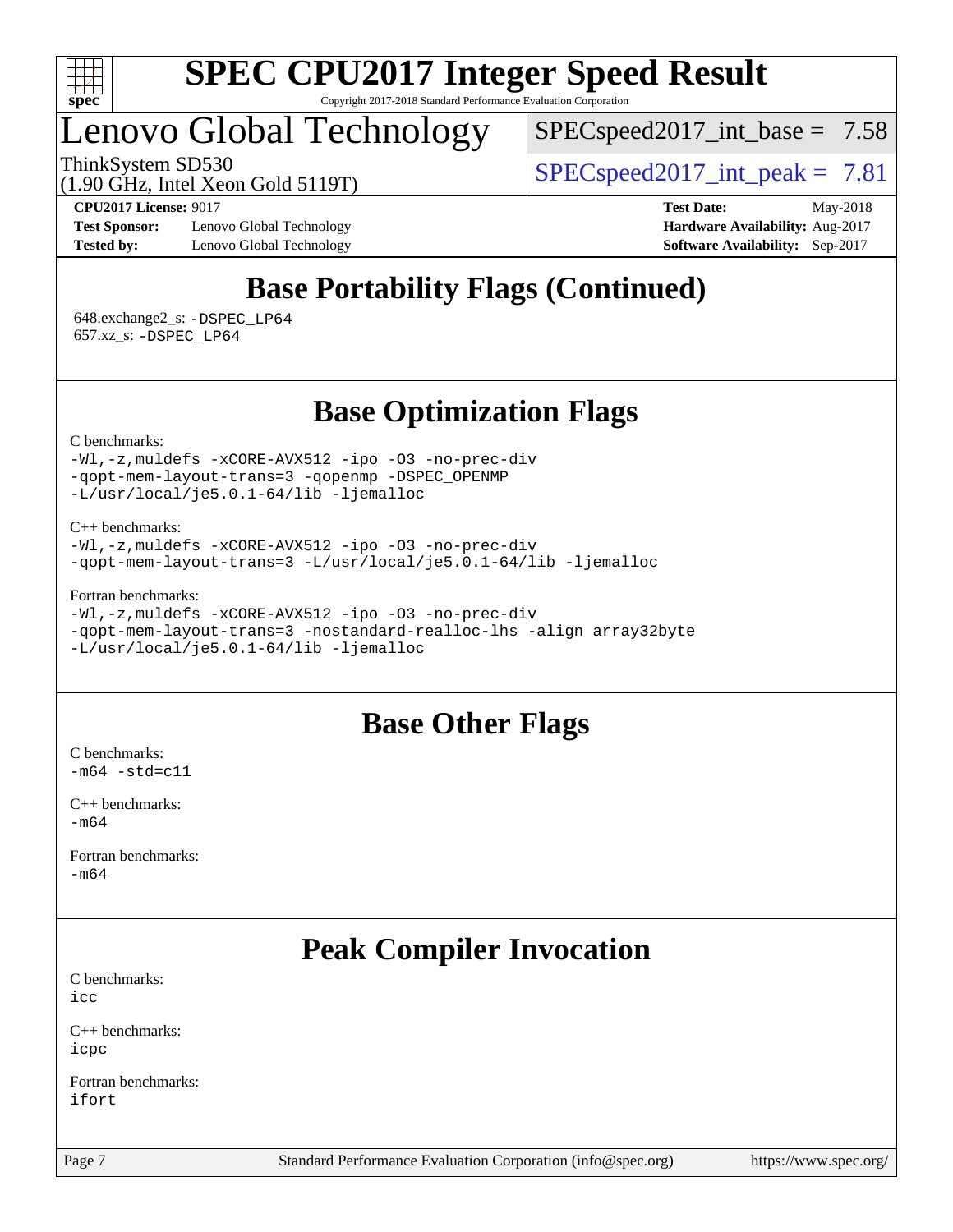

## Lenovo Global Technology

 $SPECspeed2017\_int\_base = 7.58$ 

(1.90 GHz, Intel Xeon Gold 5119T)

ThinkSystem SD530  $SPEC speed2017$  int peak = 7.81

**[CPU2017 License:](http://www.spec.org/auto/cpu2017/Docs/result-fields.html#CPU2017License)** 9017 **[Test Date:](http://www.spec.org/auto/cpu2017/Docs/result-fields.html#TestDate)** May-2018

**[Test Sponsor:](http://www.spec.org/auto/cpu2017/Docs/result-fields.html#TestSponsor)** Lenovo Global Technology **[Hardware Availability:](http://www.spec.org/auto/cpu2017/Docs/result-fields.html#HardwareAvailability)** Aug-2017 **[Tested by:](http://www.spec.org/auto/cpu2017/Docs/result-fields.html#Testedby)** Lenovo Global Technology **[Software Availability:](http://www.spec.org/auto/cpu2017/Docs/result-fields.html#SoftwareAvailability)** Sep-2017

## **[Peak Portability Flags](http://www.spec.org/auto/cpu2017/Docs/result-fields.html#PeakPortabilityFlags)**

 600.perlbench\_s: [-DSPEC\\_LP64](http://www.spec.org/cpu2017/results/res2018q2/cpu2017-20180513-05479.flags.html#b600.perlbench_s_peakPORTABILITY_DSPEC_LP64) [-DSPEC\\_LINUX\\_X64](http://www.spec.org/cpu2017/results/res2018q2/cpu2017-20180513-05479.flags.html#b600.perlbench_s_peakCPORTABILITY_DSPEC_LINUX_X64) 602.gcc\_s: [-DSPEC\\_LP64](http://www.spec.org/cpu2017/results/res2018q2/cpu2017-20180513-05479.flags.html#suite_peakPORTABILITY602_gcc_s_DSPEC_LP64) 605.mcf\_s: [-DSPEC\\_LP64](http://www.spec.org/cpu2017/results/res2018q2/cpu2017-20180513-05479.flags.html#suite_peakPORTABILITY605_mcf_s_DSPEC_LP64) 620.omnetpp\_s: [-DSPEC\\_LP64](http://www.spec.org/cpu2017/results/res2018q2/cpu2017-20180513-05479.flags.html#suite_peakPORTABILITY620_omnetpp_s_DSPEC_LP64) 623.xalancbmk\_s: [-D\\_FILE\\_OFFSET\\_BITS=64](http://www.spec.org/cpu2017/results/res2018q2/cpu2017-20180513-05479.flags.html#user_peakPORTABILITY623_xalancbmk_s_file_offset_bits_64_5ae949a99b284ddf4e95728d47cb0843d81b2eb0e18bdfe74bbf0f61d0b064f4bda2f10ea5eb90e1dcab0e84dbc592acfc5018bc955c18609f94ddb8d550002c) [-DSPEC\\_LINUX](http://www.spec.org/cpu2017/results/res2018q2/cpu2017-20180513-05479.flags.html#b623.xalancbmk_s_peakCXXPORTABILITY_DSPEC_LINUX) 625.x264\_s: [-DSPEC\\_LP64](http://www.spec.org/cpu2017/results/res2018q2/cpu2017-20180513-05479.flags.html#suite_peakPORTABILITY625_x264_s_DSPEC_LP64) 631.deepsjeng\_s: [-DSPEC\\_LP64](http://www.spec.org/cpu2017/results/res2018q2/cpu2017-20180513-05479.flags.html#suite_peakPORTABILITY631_deepsjeng_s_DSPEC_LP64) 641.leela\_s: [-DSPEC\\_LP64](http://www.spec.org/cpu2017/results/res2018q2/cpu2017-20180513-05479.flags.html#suite_peakPORTABILITY641_leela_s_DSPEC_LP64) 648.exchange2\_s: [-DSPEC\\_LP64](http://www.spec.org/cpu2017/results/res2018q2/cpu2017-20180513-05479.flags.html#suite_peakPORTABILITY648_exchange2_s_DSPEC_LP64) 657.xz\_s: [-DSPEC\\_LP64](http://www.spec.org/cpu2017/results/res2018q2/cpu2017-20180513-05479.flags.html#suite_peakPORTABILITY657_xz_s_DSPEC_LP64)

## **[Peak Optimization Flags](http://www.spec.org/auto/cpu2017/Docs/result-fields.html#PeakOptimizationFlags)**

[C benchmarks](http://www.spec.org/auto/cpu2017/Docs/result-fields.html#Cbenchmarks):

```
600.perlbench_s: -W1-prof-gen-prof-use(pass 2) -02
-xCORE-AVX512 -qopt-mem-layout-trans=3 -ipo -O3
-no-prec-div -DSPEC_SUPPRESS_OPENMP -qopenmp
-DSPEC_OPENMP -fno-strict-overflow
-L/usr/local/je5.0.1-64/lib -ljemalloc
```
 602.gcc\_s: [-Wl,-z,muldefs](http://www.spec.org/cpu2017/results/res2018q2/cpu2017-20180513-05479.flags.html#user_peakEXTRA_LDFLAGS602_gcc_s_link_force_multiple1_b4cbdb97b34bdee9ceefcfe54f4c8ea74255f0b02a4b23e853cdb0e18eb4525ac79b5a88067c842dd0ee6996c24547a27a4b99331201badda8798ef8a743f577) [-prof-gen](http://www.spec.org/cpu2017/results/res2018q2/cpu2017-20180513-05479.flags.html#user_peakPASS1_CFLAGSPASS1_LDFLAGS602_gcc_s_prof_gen_5aa4926d6013ddb2a31985c654b3eb18169fc0c6952a63635c234f711e6e63dd76e94ad52365559451ec499a2cdb89e4dc58ba4c67ef54ca681ffbe1461d6b36)(pass 1) [-prof-use](http://www.spec.org/cpu2017/results/res2018q2/cpu2017-20180513-05479.flags.html#user_peakPASS2_CFLAGSPASS2_LDFLAGS602_gcc_s_prof_use_1a21ceae95f36a2b53c25747139a6c16ca95bd9def2a207b4f0849963b97e94f5260e30a0c64f4bb623698870e679ca08317ef8150905d41bd88c6f78df73f19)(pass 2) [-O2](http://www.spec.org/cpu2017/results/res2018q2/cpu2017-20180513-05479.flags.html#user_peakPASS1_COPTIMIZE602_gcc_s_f-O2) [-xCORE-AVX512](http://www.spec.org/cpu2017/results/res2018q2/cpu2017-20180513-05479.flags.html#user_peakPASS2_COPTIMIZE602_gcc_s_f-xCORE-AVX512) [-qopt-mem-layout-trans=3](http://www.spec.org/cpu2017/results/res2018q2/cpu2017-20180513-05479.flags.html#user_peakPASS1_COPTIMIZEPASS2_COPTIMIZE602_gcc_s_f-qopt-mem-layout-trans_de80db37974c74b1f0e20d883f0b675c88c3b01e9d123adea9b28688d64333345fb62bc4a798493513fdb68f60282f9a726aa07f478b2f7113531aecce732043) [-ipo](http://www.spec.org/cpu2017/results/res2018q2/cpu2017-20180513-05479.flags.html#user_peakPASS2_COPTIMIZE602_gcc_s_f-ipo) [-O3](http://www.spec.org/cpu2017/results/res2018q2/cpu2017-20180513-05479.flags.html#user_peakPASS2_COPTIMIZE602_gcc_s_f-O3) [-no-prec-div](http://www.spec.org/cpu2017/results/res2018q2/cpu2017-20180513-05479.flags.html#user_peakPASS2_COPTIMIZE602_gcc_s_f-no-prec-div) [-DSPEC\\_SUPPRESS\\_OPENMP](http://www.spec.org/cpu2017/results/res2018q2/cpu2017-20180513-05479.flags.html#suite_peakPASS1_COPTIMIZE602_gcc_s_DSPEC_SUPPRESS_OPENMP) [-qopenmp](http://www.spec.org/cpu2017/results/res2018q2/cpu2017-20180513-05479.flags.html#user_peakPASS2_COPTIMIZE602_gcc_s_qopenmp_16be0c44f24f464004c6784a7acb94aca937f053568ce72f94b139a11c7c168634a55f6653758ddd83bcf7b8463e8028bb0b48b77bcddc6b78d5d95bb1df2967) [-DSPEC\\_OPENMP](http://www.spec.org/cpu2017/results/res2018q2/cpu2017-20180513-05479.flags.html#suite_peakPASS2_COPTIMIZE602_gcc_s_DSPEC_OPENMP) [-L/usr/local/je5.0.1-64/lib](http://www.spec.org/cpu2017/results/res2018q2/cpu2017-20180513-05479.flags.html#user_peakEXTRA_LIBS602_gcc_s_jemalloc_link_path64_4b10a636b7bce113509b17f3bd0d6226c5fb2346b9178c2d0232c14f04ab830f976640479e5c33dc2bcbbdad86ecfb6634cbbd4418746f06f368b512fced5394) [-ljemalloc](http://www.spec.org/cpu2017/results/res2018q2/cpu2017-20180513-05479.flags.html#user_peakEXTRA_LIBS602_gcc_s_jemalloc_link_lib_d1249b907c500fa1c0672f44f562e3d0f79738ae9e3c4a9c376d49f265a04b9c99b167ecedbf6711b3085be911c67ff61f150a17b3472be731631ba4d0471706)

 605.mcf\_s: [-Wl,-z,muldefs](http://www.spec.org/cpu2017/results/res2018q2/cpu2017-20180513-05479.flags.html#user_peakEXTRA_LDFLAGS605_mcf_s_link_force_multiple1_b4cbdb97b34bdee9ceefcfe54f4c8ea74255f0b02a4b23e853cdb0e18eb4525ac79b5a88067c842dd0ee6996c24547a27a4b99331201badda8798ef8a743f577) [-prof-gen](http://www.spec.org/cpu2017/results/res2018q2/cpu2017-20180513-05479.flags.html#user_peakPASS1_CFLAGSPASS1_LDFLAGS605_mcf_s_prof_gen_5aa4926d6013ddb2a31985c654b3eb18169fc0c6952a63635c234f711e6e63dd76e94ad52365559451ec499a2cdb89e4dc58ba4c67ef54ca681ffbe1461d6b36)(pass 1) [-prof-use](http://www.spec.org/cpu2017/results/res2018q2/cpu2017-20180513-05479.flags.html#user_peakPASS2_CFLAGSPASS2_LDFLAGS605_mcf_s_prof_use_1a21ceae95f36a2b53c25747139a6c16ca95bd9def2a207b4f0849963b97e94f5260e30a0c64f4bb623698870e679ca08317ef8150905d41bd88c6f78df73f19)(pass 2) [-ipo](http://www.spec.org/cpu2017/results/res2018q2/cpu2017-20180513-05479.flags.html#user_peakPASS1_COPTIMIZEPASS2_COPTIMIZE605_mcf_s_f-ipo) [-xCORE-AVX512](http://www.spec.org/cpu2017/results/res2018q2/cpu2017-20180513-05479.flags.html#user_peakPASS2_COPTIMIZE605_mcf_s_f-xCORE-AVX512) [-O3](http://www.spec.org/cpu2017/results/res2018q2/cpu2017-20180513-05479.flags.html#user_peakPASS1_COPTIMIZEPASS2_COPTIMIZE605_mcf_s_f-O3) [-no-prec-div](http://www.spec.org/cpu2017/results/res2018q2/cpu2017-20180513-05479.flags.html#user_peakPASS1_COPTIMIZEPASS2_COPTIMIZE605_mcf_s_f-no-prec-div) [-qopt-mem-layout-trans=3](http://www.spec.org/cpu2017/results/res2018q2/cpu2017-20180513-05479.flags.html#user_peakPASS1_COPTIMIZEPASS2_COPTIMIZE605_mcf_s_f-qopt-mem-layout-trans_de80db37974c74b1f0e20d883f0b675c88c3b01e9d123adea9b28688d64333345fb62bc4a798493513fdb68f60282f9a726aa07f478b2f7113531aecce732043) [-DSPEC\\_SUPPRESS\\_OPENMP](http://www.spec.org/cpu2017/results/res2018q2/cpu2017-20180513-05479.flags.html#suite_peakPASS1_COPTIMIZE605_mcf_s_DSPEC_SUPPRESS_OPENMP) [-qopenmp](http://www.spec.org/cpu2017/results/res2018q2/cpu2017-20180513-05479.flags.html#user_peakPASS2_COPTIMIZE605_mcf_s_qopenmp_16be0c44f24f464004c6784a7acb94aca937f053568ce72f94b139a11c7c168634a55f6653758ddd83bcf7b8463e8028bb0b48b77bcddc6b78d5d95bb1df2967) [-DSPEC\\_OPENMP](http://www.spec.org/cpu2017/results/res2018q2/cpu2017-20180513-05479.flags.html#suite_peakPASS2_COPTIMIZE605_mcf_s_DSPEC_OPENMP) [-L/usr/local/je5.0.1-64/lib](http://www.spec.org/cpu2017/results/res2018q2/cpu2017-20180513-05479.flags.html#user_peakEXTRA_LIBS605_mcf_s_jemalloc_link_path64_4b10a636b7bce113509b17f3bd0d6226c5fb2346b9178c2d0232c14f04ab830f976640479e5c33dc2bcbbdad86ecfb6634cbbd4418746f06f368b512fced5394) [-ljemalloc](http://www.spec.org/cpu2017/results/res2018q2/cpu2017-20180513-05479.flags.html#user_peakEXTRA_LIBS605_mcf_s_jemalloc_link_lib_d1249b907c500fa1c0672f44f562e3d0f79738ae9e3c4a9c376d49f265a04b9c99b167ecedbf6711b3085be911c67ff61f150a17b3472be731631ba4d0471706)

 625.x264\_s: [-Wl,-z,muldefs](http://www.spec.org/cpu2017/results/res2018q2/cpu2017-20180513-05479.flags.html#user_peakEXTRA_LDFLAGS625_x264_s_link_force_multiple1_b4cbdb97b34bdee9ceefcfe54f4c8ea74255f0b02a4b23e853cdb0e18eb4525ac79b5a88067c842dd0ee6996c24547a27a4b99331201badda8798ef8a743f577) [-xCORE-AVX512](http://www.spec.org/cpu2017/results/res2018q2/cpu2017-20180513-05479.flags.html#user_peakCOPTIMIZE625_x264_s_f-xCORE-AVX512) [-ipo](http://www.spec.org/cpu2017/results/res2018q2/cpu2017-20180513-05479.flags.html#user_peakCOPTIMIZE625_x264_s_f-ipo) [-O3](http://www.spec.org/cpu2017/results/res2018q2/cpu2017-20180513-05479.flags.html#user_peakCOPTIMIZE625_x264_s_f-O3) [-no-prec-div](http://www.spec.org/cpu2017/results/res2018q2/cpu2017-20180513-05479.flags.html#user_peakCOPTIMIZE625_x264_s_f-no-prec-div) [-qopt-mem-layout-trans=3](http://www.spec.org/cpu2017/results/res2018q2/cpu2017-20180513-05479.flags.html#user_peakCOPTIMIZE625_x264_s_f-qopt-mem-layout-trans_de80db37974c74b1f0e20d883f0b675c88c3b01e9d123adea9b28688d64333345fb62bc4a798493513fdb68f60282f9a726aa07f478b2f7113531aecce732043) [-qopenmp](http://www.spec.org/cpu2017/results/res2018q2/cpu2017-20180513-05479.flags.html#user_peakCOPTIMIZE625_x264_s_qopenmp_16be0c44f24f464004c6784a7acb94aca937f053568ce72f94b139a11c7c168634a55f6653758ddd83bcf7b8463e8028bb0b48b77bcddc6b78d5d95bb1df2967) [-DSPEC\\_OPENMP](http://www.spec.org/cpu2017/results/res2018q2/cpu2017-20180513-05479.flags.html#suite_peakCOPTIMIZE625_x264_s_DSPEC_OPENMP) [-L/usr/local/je5.0.1-64/lib](http://www.spec.org/cpu2017/results/res2018q2/cpu2017-20180513-05479.flags.html#user_peakEXTRA_LIBS625_x264_s_jemalloc_link_path64_4b10a636b7bce113509b17f3bd0d6226c5fb2346b9178c2d0232c14f04ab830f976640479e5c33dc2bcbbdad86ecfb6634cbbd4418746f06f368b512fced5394) [-ljemalloc](http://www.spec.org/cpu2017/results/res2018q2/cpu2017-20180513-05479.flags.html#user_peakEXTRA_LIBS625_x264_s_jemalloc_link_lib_d1249b907c500fa1c0672f44f562e3d0f79738ae9e3c4a9c376d49f265a04b9c99b167ecedbf6711b3085be911c67ff61f150a17b3472be731631ba4d0471706)

657.xz\_s: Same as 602.gcc\_s

[C++ benchmarks:](http://www.spec.org/auto/cpu2017/Docs/result-fields.html#CXXbenchmarks)

```
 620.omnetpp_s: -Wl,-z,muldefs -prof-gen(pass 1) -prof-use(pass 2) -ipo
-xCORE-AVX512 -O3 -no-prec-div -qopt-mem-layout-trans=3
-DSPEC_SUPPRESS_OPENMP -qopenmp -DSPEC_OPENMP
-L/usr/local/je5.0.1-64/lib -ljemalloc
```
**(Continued on next page)**